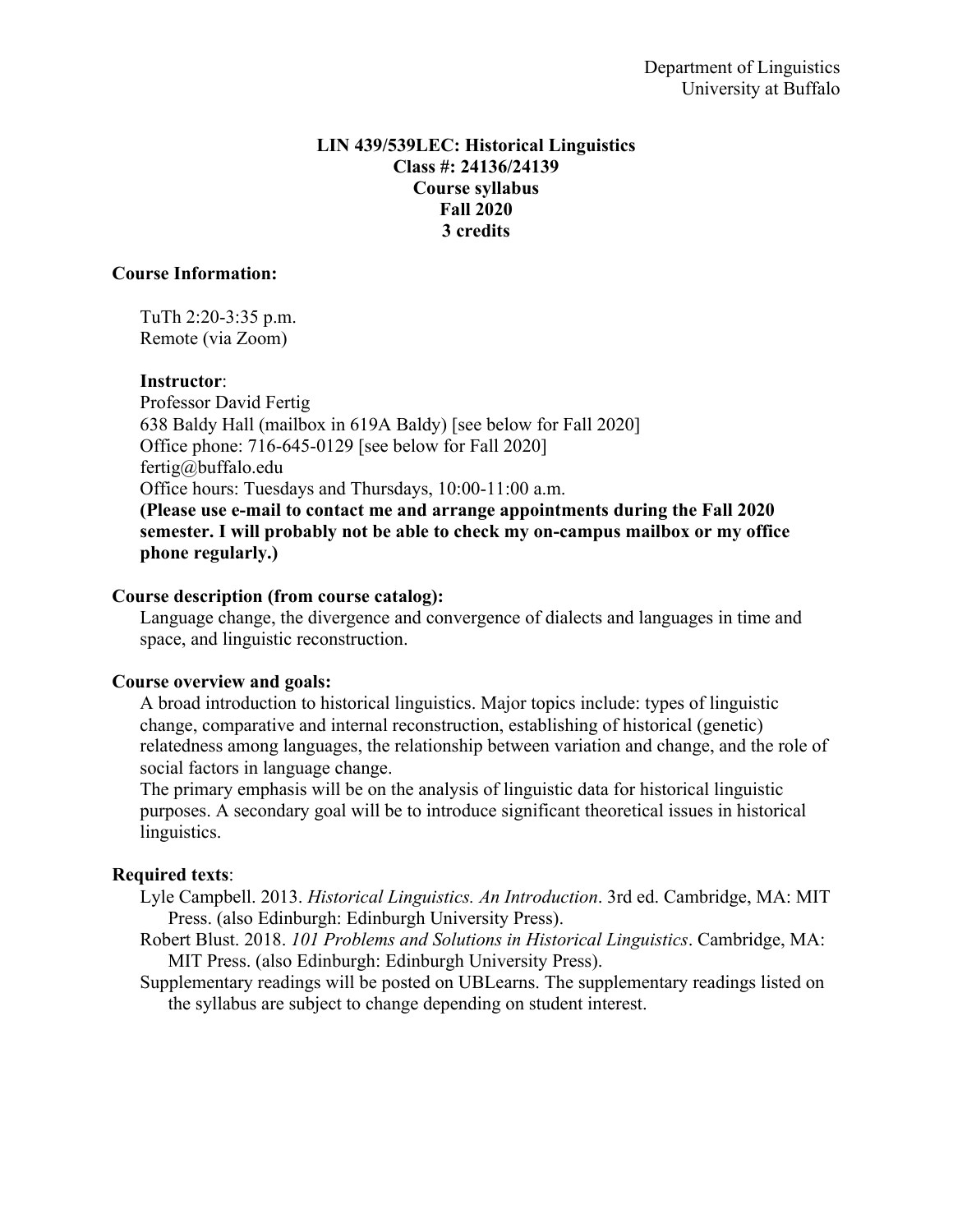#### **Technology Recommendations:**

To effectively participate in this course, regardless of mode of instruction, the university recommends you have access to a Windows or Mac computer with webcam and broadband. Your best opportunity for success in the blended UB course delivery environment (in-person, hybrid and remote) will require these minimum capabilities listed on the following website: https://buffalo.edu/ubit/service-guides/hardware/getting-started-withhardware/purchasing-or-using-an-existing-computer.html.

#### **Course requirements**:

- 1. Regular attendance, preparation and participation in Zoom sessions.
- 2. Regular problem sets and other assignments
- 3. One test (December 1) and one or more quizzes
- 4. A final project to be completed in the following stages:
	- 1. By October 15: E-mail me your topic or a request for help deciding on a topic.
	- 2. October 29: Turn in a one-paragraph description of the topic chosen.
	- 3. November 19: Turn in a complete draft of the project.

4. December 3-December 10: In-class presentations and discussion of projects (grad students & volunteers).

5. Dec. 18: Turn in the final version of the project.

I assume that most students will do research papers as their projects, but I am open to other ideas. Papers should be approximately 15-20 pages for graduate students and 8-10 pages for undergrads.

Graduate students will be required to present their projects to the class between December 3 and December 10. Presentations are optional for undergrads.

#### **Grades:**

Your final course grade will be calculated as follows:

Semester percentage grades will be converted to letter grades according to the following scale:

| $93-100\% = A$  | $90-92\% = A$   |                 |
|-----------------|-----------------|-----------------|
| $87-89\% = B +$ | $83 - 86\% = B$ | $80 - 82\% = B$ |
| $77-79\% = C +$ | $73 - 76\% = C$ | $70-72\% = C$   |
| $67-69\% = D+$  | $60 - 66\% = D$ | $0-59\% = F$    |

### **Tips for effective Zoom sessions**

- Make sure that your internet connection, camera and microphone are working properly.
- In order to be on time for class, plan on signing in 5 minutes before the official start time.
- Video will be required for all students. Anyone who has any issues involving video should contact Prof. Fertig as soon as possible.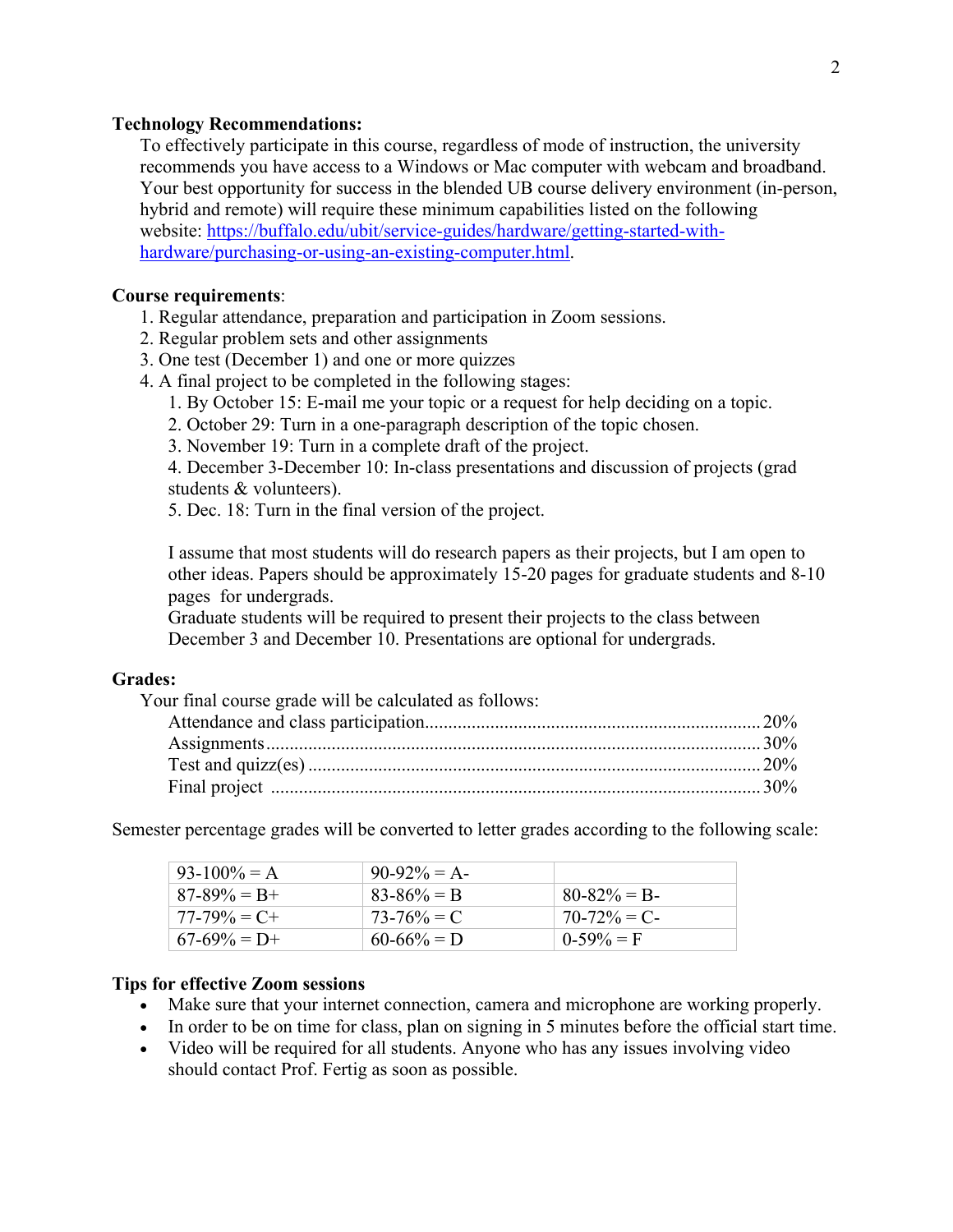**Learning outcomes & assessment**

| By the end of this course, students should be able to          | <b>Method of assessment</b>      |  |  |
|----------------------------------------------------------------|----------------------------------|--|--|
| explain and illustrate key concepts in historical linguistics. | class discussion, final projects |  |  |
| account for patterns of sound change by analyzing              | Blust chapter on Sound           |  |  |
| historical data.                                               | Change; (test)                   |  |  |
| make principled use of analogy and related notions to          | Campbell §4.8 exercises          |  |  |
| account for patterns not predicted by sound change.            |                                  |  |  |
| account for patterns of syntactic change by analyzing          | Campbell §11.6 exercises         |  |  |
| historical data.                                               |                                  |  |  |
| account for patterns of semantic and pragmatic change by       | Campbell §9.5 exercises          |  |  |
| analyzing historical data.                                     |                                  |  |  |
| reconstruct aspects of a proto-language using the              | Blust chapter on Phonological    |  |  |
| comparative method                                             | Reconstruction; test             |  |  |
| propose and justify a subgrouping of a language family         | Blust chapter on subgrouping     |  |  |
| based on the comparative method                                |                                  |  |  |
| demonstrate in-depth understanding of some aspect of           | final project                    |  |  |
| historical linguistics and make an original contribution to    |                                  |  |  |
| scholarship in this area                                       |                                  |  |  |

### **Course/UB policies:**

**Incompletes**. If you are considering discussing the possibility of an incomplete with your instructor, please familiarize yourself first with UB's official policy at: https://catalog.buffalo.edu/policies/explanation.html

**Academic Integrity**. All students should be sure that they understand the University's Academic Integrity policy before completing any assignments or taking any tests. If you have any questions or concerns about the policy, please discuss them with your instructor(s). You will find the policy at: https://catalog.buffalo.edu/policies/integrity.html

**Accessibility Resources**. If you have any disability which requires reasonable accommodations to enable you to participate in this course, please contact the Office of Accessibility Resources in 60 Capen Hall, 716-645-2608 and also the instructor of this course during the first week of class. The office will provide you with information and review appropriate arrangements for reasonable accommodations, which can be found on the web at: http://www.buffalo.edu/studentlife/who-we-are/departments/accessibility.html.

# **Critical Campus Resources**

### **Sexual Violence**

UB is committed to providing a safe learning environment free of all forms of discrimination and sexual harassment, including sexual assault, domestic and dating violence and stalking. If you have experienced gender-based violence (intimate partner violence, attempted or completed sexual assault, harassment, coercion, stalking, etc.), UB has resources to help. This includes academic accommodations, health and counseling services, housing accommodations, helping with legal protective orders, and assistance with reporting the incident to police or other UB officials if you so choose. Please contact UB's Title IX Coordinator at 716-645-2266 for more information. For confidential assistance, you may also contact a Crisis Services Campus Advocate at 716-796-4399.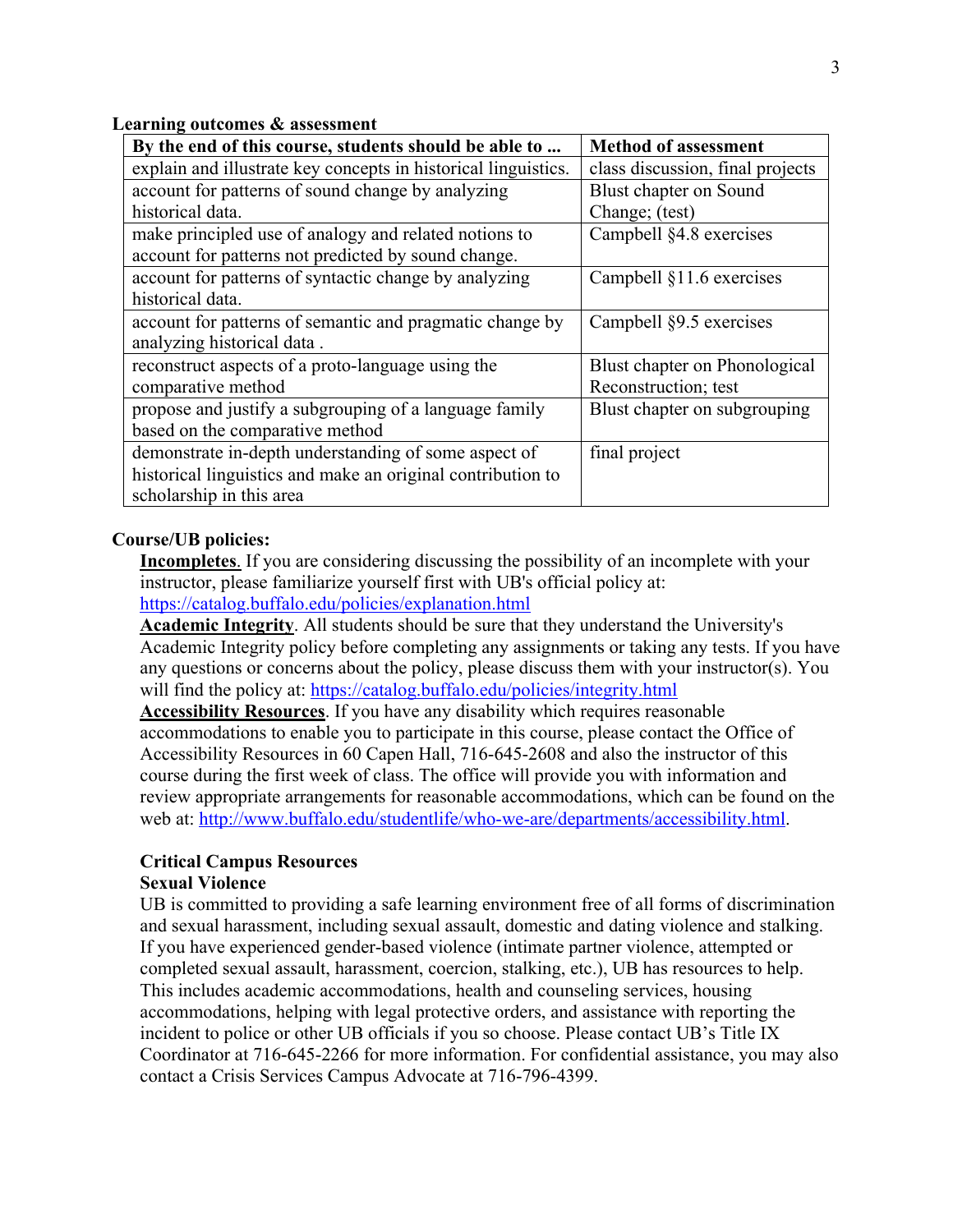#### **Mental Health**

As a student you may experience a range of issues that can cause barriers to learning or reduce your ability to participate in daily activities. These might include strained relationships, anxiety, high levels of stress, alcohol/drug problems, feeling down, health concerns, or unwanted sexual experiences. Counseling, Health Services, and Health Promotion are here to help with these or other issues you may experience. You can learn more about these programs and services by contacting: *Counseling Services*:

- 120 Richmond Quad (North Campus), 716-645-2720
- 202 Michael Hall (South Campus), 716-829-5800

*Health Services*: Michael Hall (South Campus), 716-829-3316 *Health Promotion*: 114 Student Union (North Campus), 716-645-2837